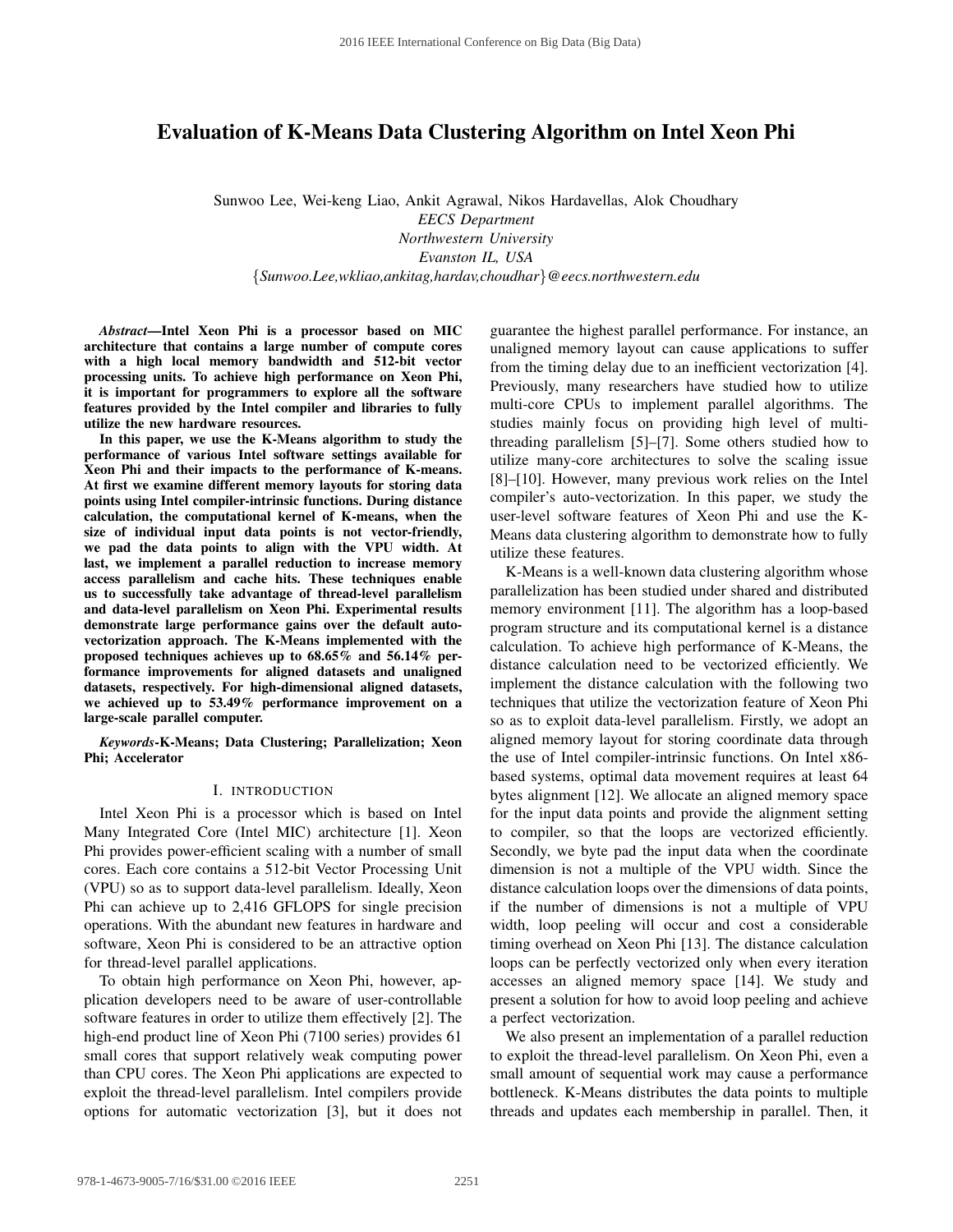aggregates data points in individual clusters to re-calculate the new cluster centers, which is to be used in the next iteration. This aggregation is carried out by a global reduction operation in parallel, which often incurs a significant timing overhead on Xeon Phi. Thus, we devise an efficient parallel implementation to address the above performance issues.

Our K-means algorithm is implemented using OpenMP and MPI and evaluated on a parallel computer with Xeon Phi nodes. Our experimental results demonstrate that the K-Means implemented with proposed techniques achieved speedup of up to 3.19x faster than that compiled with autovectorization for the aligned datasets and up to 1.93x faster for the unaligned datasets. When running on a multi-node cluster, our K-Means achieved up to 2.15x improvement on 32 compute nodes (2048 cores). In term of scalability, we achieved the maximum speedup of 114.13 when running on 256 nodes (16384 cores).

#### II. BACKGROUND

# *A. K-Means Data Clustering Algorithm*

K-Means is a data clustering algorithm for spatial data. K-Means partitions the input data points into k distinct subsets, where the  $k$  is the number of clusters [15]. The main idea is to minimize an objective function, the equation (1).

$$
f(X) = \sum_{j=1}^{k} \sum_{i \in S_j} ||x_i - c_j||^2,
$$
 (1)

where  $||x_i - c_j||^2$  is a squared distance between a point  $x_i$  and each cluster center  $c_j$ , where  $S_j$  is a set of cluster members and  $k$  is the number of clusters.

Algorithm 1 shows a pseudo code of K-Means data clustering algorithm. Looping over all the input data points, it calculates the distances between each data point and cluster centers. Then, the algorithm assigns every data point into a cluster with a minimum distance. Finally, the cluster centers are calculated by getting the mean value of each cluster's members. K-Means has two termination conditions. The loop terminates if the number of membership changes is less than a given threshold or after a constant number of iterations. In our experiments, we fixed the number of iterations to an appropriate constant for a fair performance comparison.

The runtime complexity of K-Means is  $O(nkdi)$ , where  $n$  is the number of d-dimensional data points,  $k$  the number of clusters and  $i$  the number of iterations which is needed until the number of membership changes is converged. Specifically, the distance calculation between each data point and the cluster centers is the most expensive part of the algorithm. Since the loop is accessing the input data points most heavily, vectorizing this code block is essential for getting the high performance.

In this paper, we will use an open source parallel implementation of K-Means as a base code [16]. The parallel

|     | 1: while $\delta/n > threshold$ do                 |
|-----|----------------------------------------------------|
| 2:  | $\delta \leftarrow 0$                              |
| 3:  | for each $i \in n$ do                              |
| 4:  | $d_{\min} \leftarrow$ FLOAT MAX                    |
| 5:  | for each $j \in k$ do                              |
| 6:  | $distance \leftarrow   objects[i] - clusters[j]  $ |
| 7:  | <b>if</b> distance $\lt d_{\min}$ then             |
| 8:  | $d_{\min} \leftarrow distance$                     |
| 9:  | $m \leftarrow j$                                   |
| 10: | <b>if</b> memberships[i] $!= m$ <b>then</b>        |
| 11: | $\delta \leftarrow \delta + 1$                     |
| 12: | memberships[i] $\leftarrow m$                      |
| 13: | $newC[m] = newC[m] + objects[i]$                   |
| 14: | $newCsize[m] = newCsize[m] + 1$                    |
| 15: | for each $j \in k$ do                              |
| 16: | clusters[j][*] $\leftarrow$ newC[j][*]/newCsize[j] |
| 17: | $newC[j][*] \leftarrow 0$                          |
| 18: | newCsize[ $i$ ] $\leftarrow$ 0                     |

version uses OpenMP pragma to parallelize the loop on the line 3 in the algorithm. The loop is distributed to multiple threads and the membership of each data point is updated in parallel.

## *B. Overview of Intel MIC Architecture*

Xeon Phi is the first product of Intel's MIC architecture [1]. The Knight Corner product which uses 22 nm process was announced in 2011. This new many-core architecture is based on x86 and supports the general-purpose programming environment that is provided to Intel CPUs. Xeon Phi contains up to 61 physical cores and each core is clocked at 1GHz or more. These cores support 4-way Simultaneous Multithreading (SMT) and the total number of logical cores is 244. All the main components such as the processing cores, caches, memory controllers and PCI e client logic are connected to a high bandwidth, bidirectional ring interconnect. So, each core has a direct interface to the GDDR5 memory or PCIe bus.

One of the most important components is the Vector Processing Unit (VPU). Each core of Xeon Phi contains 512 bit Single Instruction Multiple Data (SIMD) unit. The VPU implements a new instruction set architecture (ISA) with 218 new instructions compared to those implemented in the Xeon family of SIMD instruction sets. The width of each VPU register is 512 bits so that 16 single-precision floatpoint numbers or 8 double-precision float-point numbers can be loaded at once and calculated with the vector instructions. This routine, so called 'vectorization', plays the key role for the high computing power [17].

Intel compiler and the run-time environment provide two different programming models, offload programming model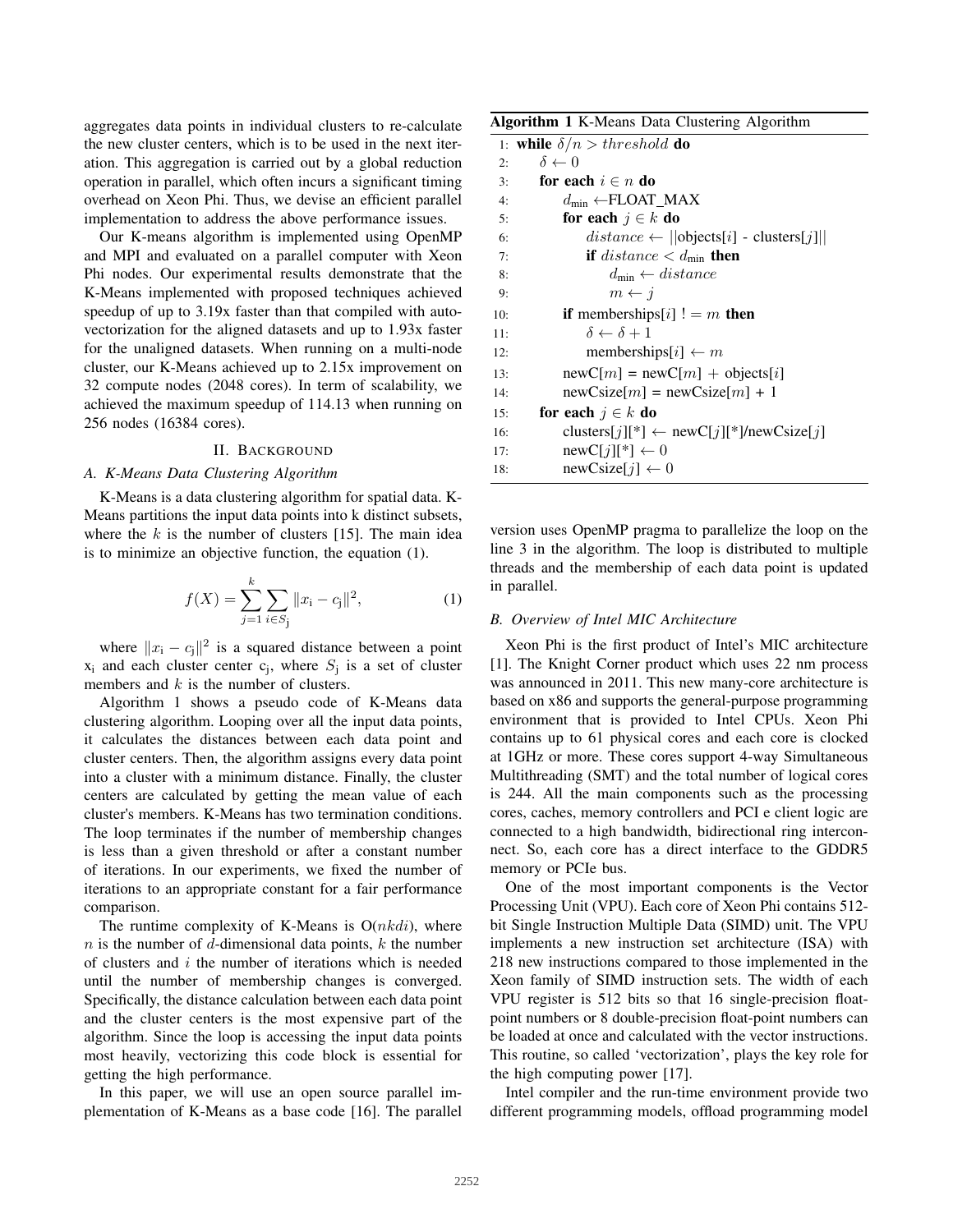and native programming model [18]. In the offload mode, regions of code are marked by OpenMP-like pragmas and are cross-compiled while the other regions are compiled by the host compiler. The application starts to run on the host system first, and the context is moved into Xeon Phi runtime when it reaches the regions that were marked to be offloaded. In the native model, the entire code is cross-compiled and the application starts to run on Xeon Phi. As the name of the model says, the application runs on Xeon Phi only. It is important for users to choose the mode carefully because offloading causes additional overhead of data transfer in runtime [19]. In this paper, we have implemented K-Means to run in the native mode.

## III. IMPLEMENTATION TECHNIQUES

## *A. Efficient Vectorization*

*1) Memory Alignment:* For the efficient vectorization of the loops in K-Means, it is important to align the start address where the space is allocated for the data points. If the start address is not aligned by VPU width, the loop is split into three parts by the compiler. The first few iterations that access the memory space from the start address to the first aligned address are peeled off and vectorized separately. Also, the last few iterations that access the memory space from the last aligned address to the end address are split and vectorized separately too. This is called 'loop peeling 'and causes a considerable timing overhead.

The K-Means algorithm loops over the coordinates of the data points iteratively. This loop should be vectorized efficiently since it accesses the data points most heavily. To avoid loop peeling on this loop on Xeon Phi, the data points should be stored in a memory space which is aligned at 64 byte boundary. To allocate the aligned memory space, we implement the data layout with Intel compiler's intrinsic functions. Intel compiler provides a set of intrinsic memory allocation APIs. We use the following intrinsic functions.

 $void *_{mm\_malloc} (size_t, size_t);$  $void _mm\_free~(void);$ 

The first parameter of  $\,mm$   $\,mm$   $\,malloc$  function is the number of bytes to be allocated and the second parameter is the length of the boundary by which the returned pointer is aligned.

Additionally, we give a hint to compiler that the memory space is aligned to a specific length, 64 bytes on Xeon Phi. Otherwise, the compiler assumes that the loop accesses unaligned memory spaces and splits the loop even though the start addresses of the memory spaces are aligned in reality.

## void assume aligned  $(void*, size t)$ ;

Algorithm 2 presents the distance calculation with the hint function. The loop in line 9 is vectorized without

| Algorithm 2 Efficient distance calculation on Xeon Phi with |  |  |
|-------------------------------------------------------------|--|--|
| hints to compiler                                           |  |  |

|     | 1: float **objects is the input data points             |
|-----|---------------------------------------------------------|
|     | 2: float ** clusters is the cluster centers             |
|     | 3: for each $i \in n$ do                                |
| 4:  | float sum $= 0$                                         |
| 5:  | float *data_point = (float *) objects[i]                |
| 6:  | for each $j \in k$ do                                   |
| 7:  | float *cluster_center = (float *) clusters[i][j]        |
| 8:  | assume_aligned(data_point, 64)                          |
| 9:  | _assume_aligned(cluster_center, 64)                     |
| 10: | for $c = 1, , numCoordinates$ do                        |
| 11: | sum += (data_point[c] - cluster_center[c]) <sup>2</sup> |

loop peeling since the start address of the *data point* and  $cluster\_center$  are aligned by 64 bytes and the compiler knows they are aligned to the VPU width from the given hints.

Besides the distance calculation, the cluster center recalculation also should be vectorized efficiently. In K-Means algorithm, the cluster centers are re-calculated with the updated membership information and distributed to the threads at every iteration. In this routine, all the data points of each cluster are summed up and divided by the number of the members. Since this routine is accessing the data points and the cluster centers iteratively, the loop is another computingintensive part with heavy memory accesses. We allocate the aligned memory space for the cluster centers which leads the perfect vectorization of the loop of cluster center recalculation.

*2) Padded Vectorization:* In K-Means, the number of dimensions is the most critical parameter to achieve high performance. When the loop for distance calculation is vectorized, even if the data points are stored in the aligned memory spaces, if the number of dimensions is not a multiple of the VPU width, the loop is vectorized inefficiently. On Xeon Phi, for example, even if the start address of the first data point is aligned by VPU width, if the dimension is not a multiple of the VPU width, the start address of the second data point would not be aligned and it would start to cause loop peelings from then. We propose a technique to force the perfect vectorization even when the dimension of dataset is not a multiple of the VPU width. We add padding bytes to each data point so that the number of dimensions is forced to be a multiple of the VPU width. Algorithm 3 describes how to calculate the new dimension.

Initially, the algorithm calculates how many floating point numbers can be loaded into a VPU register. This number varies according to the underlying processing unit. We call this number as 'VPU width'. If the number of dimensions of the input dataset is not a multiple of the VPU width, the dataset should be modified. The algorithm finds the next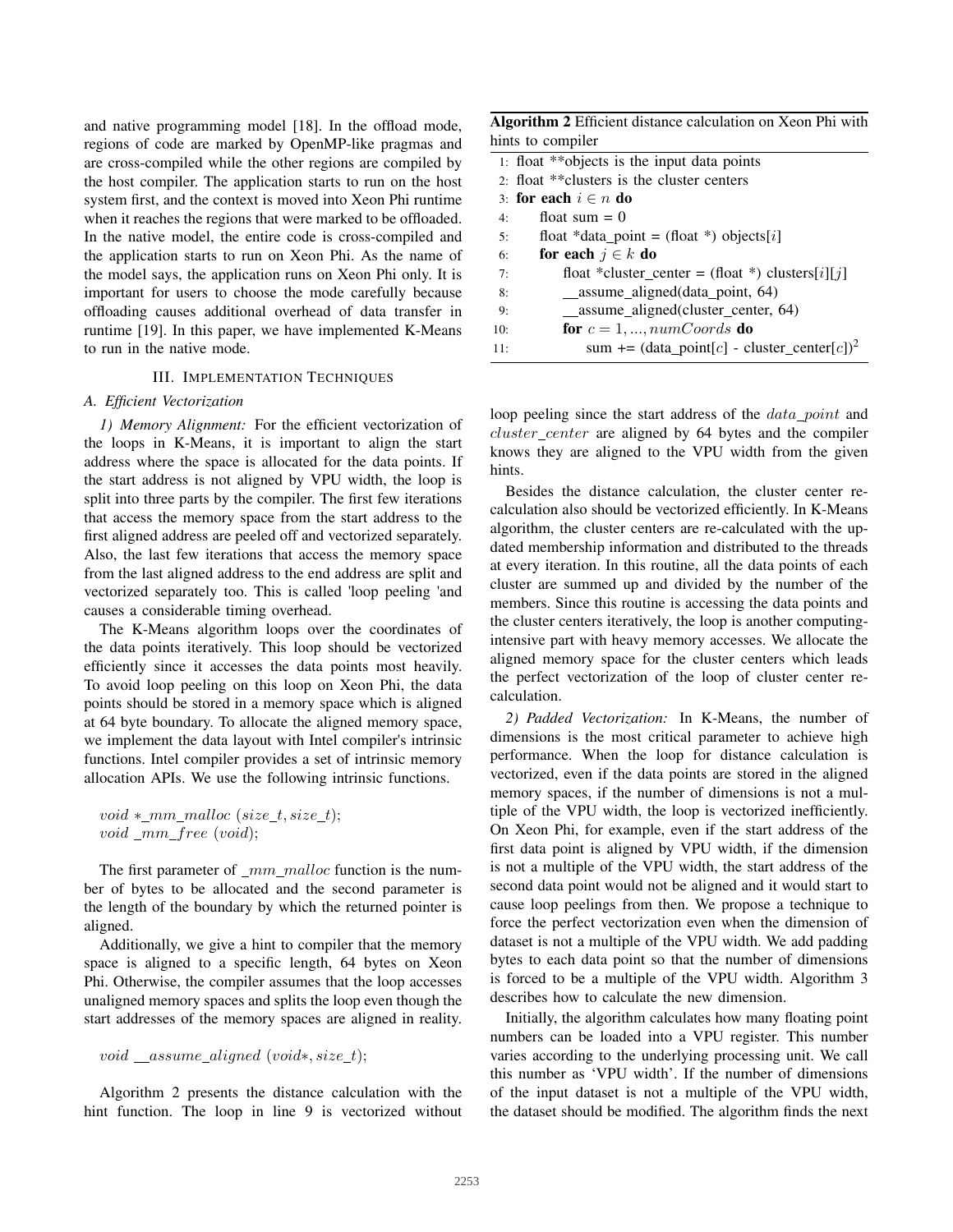| <b>Algorithm 3 Dimension Update</b>                                        |
|----------------------------------------------------------------------------|
| 1: numObjs $\leftarrow$ the number of input data points                    |
| 2: numCoords $\leftarrow$ the dimension of input data points               |
| 3: width $\leftarrow$ the width of VPU (16 for single-precision float)     |
| 4: <b>if</b> (numCoords % width) $\neq$ 0 <b>then</b>                      |
| $numCoordinates {\cal A}$ ligned $\leftarrow numCoordinates + width$<br>5: |
| $numCords \nAligned \nightharpoonup width$<br>6:                           |
| numCoordsAligned $*$ = width<br>7:                                         |
| 8: <b>else</b>                                                             |
| $numCoordinates {\cal A}$ ligned $\leftarrow$ numCoords<br>9:              |
|                                                                            |



(a) The inefficient case. The array is separately loaded into two VPU registers.



larger number which is a multiple of the VPU width and then the original dimension is updated to the new number of dimensions.

After adjusting the number of dimensions, the memory space is allocated and each data point is stored into the appropriate location. For example, if the VPU width is 16 and the original number of dimensions is 18, it is modified to 32 by Algorithm 3. So, the memory space for each data point is enlarged from 72 bytes to 128 bytes. Each data point is stored in the first 72 bytes and the remaining space is filled with 0. Figure 1 presents the example cases. Figure 1.a is the case where the data point is loaded to VPU registers without padding bytes. The first 16 floating point numbers are loaded into a VPU register and the last 2 numbers are separately loaded into another VPU register. In this case, the loops is split and the sub-loops are vectorized separately. Figure 1.b shows the case where the extra bytes are attached to the end of each data point. Since the length of an input data point is a multiple of the VPU width, the loop is vectorized without splitting and just compiled to two vector operations. The second case is the optimal case and our technique is aiming to do that as much as possible.

By allocating the extra bytes per data point, there are additional costs in terms of computing resource and memory space. First, the padding bytes are just meaningless 0 values that are attached to the end of every data point. It obviously engenders more work which is useless. However, Intel compiler detects the aligned memory space to pefectly vectorize the loop and the performance gain from the vectorization outweights the additional computation cost. We will show the experimental results in the following section. Second, the padding bytes occupy an extra memory space. The worst case is that the input data is 2-dimensional single precision float-point numbers. In this case, only 8 bytes are valuable data while 56 bytes are wasteful paddings. However, even though the padding bytes take up a large portion of the total memory space, it is only 56 Mbytes per 1 million data points. Considering the current HPC systems, this amount of memory space is bearable. With higher dimensions, the ratio of the padding bytes to the actual data even gets lower.

(b) The efficient case. The length of the array is a multiple of the VPU width so that the loop is vectorized with two vector operations without loop splitting.

Figure 1. Examples of data loading into VPU registers.

#### *B. Parallel Reduction*

Parallel applications should be designed to contain as little amount of sequential work as possible. Especially, this requirement is critical on Xeon Phi to achieve high performance. Since each core of Xeon Phi provides relatively weaker computing power than other CPU's cores, a sequential work can be a performance bottleneck on Xeon Phi even though it is negligible on other CPUs.

The K-Means algorithm loops over the data points to update the membership of each data point. This loop is parallelized with OpenMP in the parallel implementation of K-Means. After updating the membership of each data point, the membership information is resolved into a single thread and K-Means calculates the cluster centers again with the new membership information. Since the parallel implementation is based on shared memory programming model, it is reasonable to let a single thread read all the local membership information and calculate the new cluster centers. It doesn't take up a large portion of the execution time on CPU. However, with the same implementation, calculating the new cluster center takes up relatively larger portion of the execution time on Xeon Phi. In our experimental results, it takes up to 5% of the total execution time on CPU whereas almost 20% of the total execution time is spent on Xeon Phi. As explained, even a small amount of sequential work can incur large performance losses on Xeon Phi.

To reduce the time needed for calculating the new cluster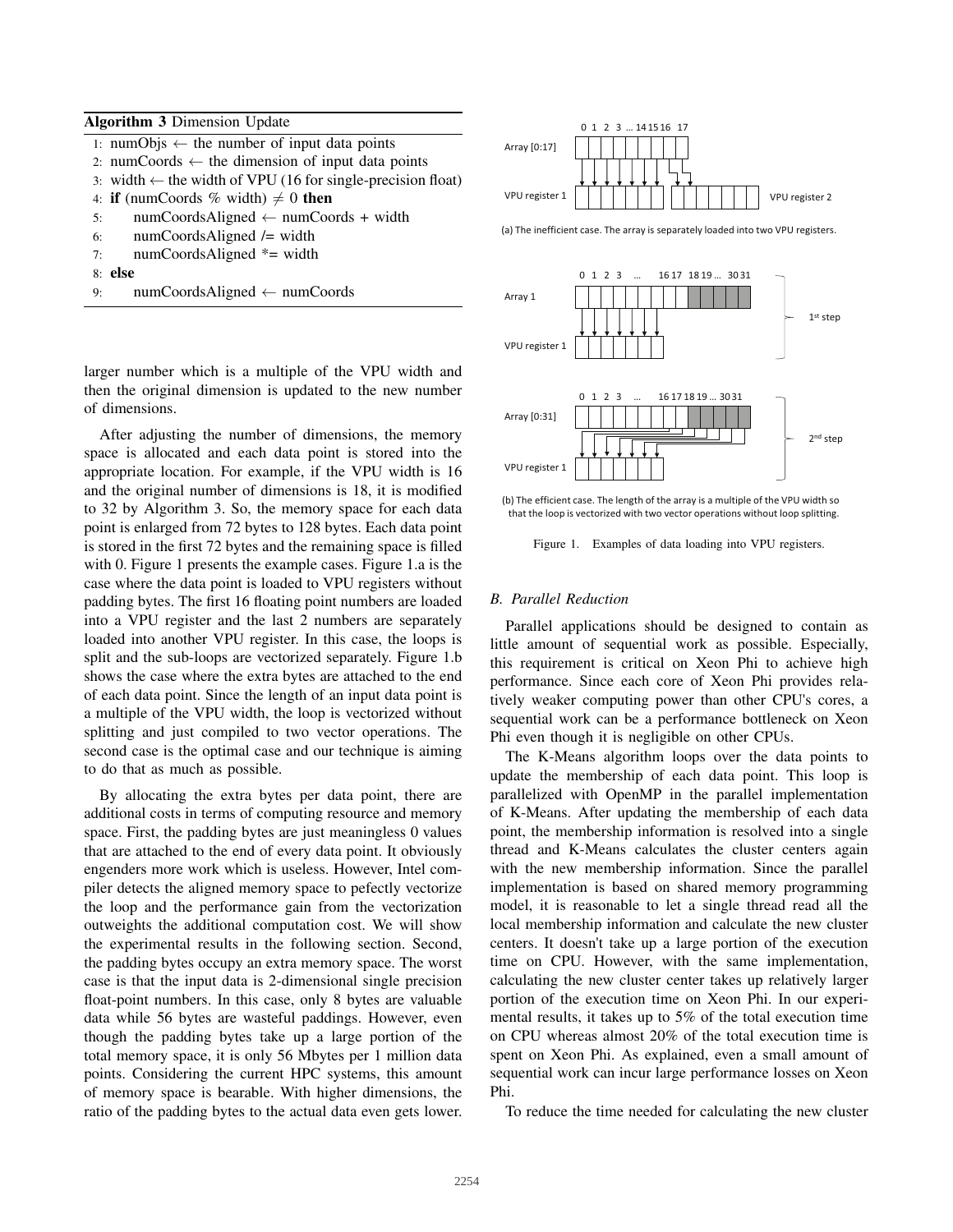|     | <b>Algorithm 4 Parallel Reduction</b>                       |
|-----|-------------------------------------------------------------|
|     | 1: nthreads $\leftarrow$ number of threads                  |
|     | 2: offset $\leftarrow$ (nthreads/2) + (nthreads%2)          |
|     | $3 \cdot \text{tid} \leftarrow \text{ID}$ of current thread |
|     | 4. while nthreads $> 1$ do                                  |
| 5:  | <b>if</b> (tid+offset) $\lt$ nthreads then                  |
| 6:  | for each $i \in k$ do                                       |
| 7:  | for each $j \in d$ do                                       |
| 8:  | $sum[\text{tid}][i][j]$ += sum[tid+offset][i][j]            |
| 9:  | $nthreads \leftarrow (nthreads/2) + (nthreads\%2)$          |
| 10: | offset $\leftarrow$ (nthreads/2) + (nthreads%2)             |
|     |                                                             |

centers on Xeon Phi, we calculate the new cluster centers in a parallel way. Algorithm 4 presents the parallel algorithm for the calculation.

To calculate the mean value of each cluster, K-Means sums up the data points of each cluster and divides them by the count of the members. In the parallel version of K-Means, the membership of each data point is updated by multiple threads and the information should be resolved into a single thread before calculating the new cluster centers. Instead of calculating the new cluster centers after the reduction is finished, we sum up the member data points while resolving the memberships at the same time. In Algorithm 4, according to the new membership, the member data points are summed up in a pair-wise way.

Algorithm 4 presents a cache-aware reduction technique for parallel reduction. In each iteration,  $nthreads$  and of fset become half so that the first half threads read local data of the last half. We make threads store an intermediate sum to a fixed location,  $sum[tid]$ . By using the fixed memory location, the values will be loaded to cache and be reused many times. Furthermore, since many threads access a consecutive space, data movement in memory can be coalesced.

Note that this reduction technique is beneficial not only on Xeon Phi but also on any CPUs that support vector operations. Since multiple threads participate in summing the data points up, each thread can take advantage of the vectorization capability of each core. Thus, our technique makes the parallel K-Means exploit both the thread-level parallelism with OpenMP threads and the data-level parallelism with the vectorization.

### IV. EXPERIMENTS AND EVALUATIONS

We implemented an MPI-OpenMP parallel K-Means. We used OpenMP to parallelize the distance calculation within a single node and MPI to distribute the data points to multiple nodes and update the memberships in parallel. In our experiments, only one MPI process is running on each node and every process generates as many OpenMP threads as the number of cores on each node. All the source code is

Table I SYNTHETIC DATASETS AND THE PROPERTIES FOR SINGLE-NODE EXPERIMENTS

| <b>Dataset</b>             | DataPoint | Dimension        |
|----------------------------|-----------|------------------|
| Aligned Datasets           | 1.000.000 | 16/32/64/128/256 |
| Unaligned Dataset 1        | 1,000,000 |                  |
| <b>Unaligned Dataset 2</b> | 1,000,000 |                  |

implemented in C and compiled by Intel compiler version 15.0.2 (gcc version is 4.4.7).

The datasets are generated by an artificial data generator [20]. We synthesized two types of datasets,  $aligned$  datasets and *unaligned* datasets. The 'aligned' means that the dimension of individual data points is a multiple of the VPU width. Because Xeon Phi has 512-bit VPU registers, for single-precision floating point numbers, the dimension size of the aligned dataset is set to a multiple of 16. Likewise, the 'unaligned' datasets use dimension size that is not divisible by the width of VPU.

We measured the running time for calculating  $k$  cluster centers and the memberships of the data points. The I/O time for reading the data points from the input file and writing the final cluster centers and membership of the data points to the output files are not included.

## *A. Performance Study on Single Node Machine*

We evaluated K-Means in the following environments.

- ∙ Host machine: dual socket Intel Xeon Processor, E5 2695 v3, 14 physical cores and 2-way SMP per core, totally 56 logical cores with dual socket, 2296MHz frequency of each core, 35MB L2 cache, 256GB DDR memory
- ∙ Xeon Phi: Intel MIC architecture, Xeon Phi 7120 series (Knight Corner), 61 physical core and 4 way SMP, totally 244 logical cores, 1238MHz frequency of each core, 30.50MB L2 cache, 16GB GDDR5 memory

For single node experiments, we generated datasets with one million data points which are fairly large amount of floating point numbers. We varied the number of dimensions from 16 to 256. All the dimensions are multiple of the VPU width of Xeon Phi. We are interested in seeing how the number of dimensions affects the performance of K-Means in the following experimental results. We set  $k$  to 1,000 so that the K-Means calculates distances and find the nearest cluster center among fairly large number of clusters. Table 1 shows the properties of the datasets

*1) Evaluation with aligned datasets:* We compared the performance of two implementations of K-Means. First, we measured the execution time of the K-Means that is compiled by Intel compiler with the default auto-vectorization. We used this version as the base case to examine the performance improvement. Second, we measured the execution time of K-Means implemented with the proposed techniques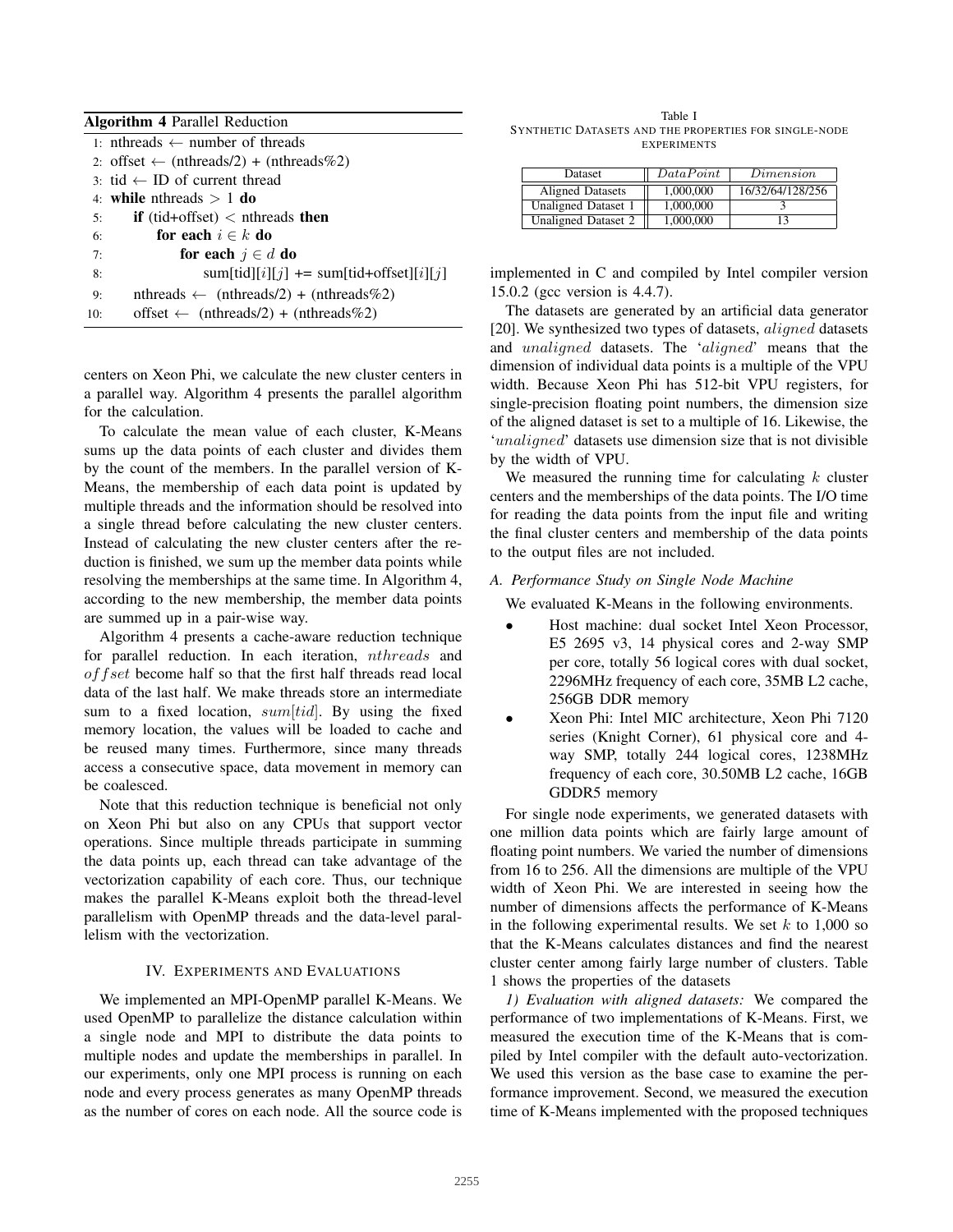Dimension 16 32 64 128 256 Original(Phi) 73.37 87.90 112.79 142.30 179.99 Optimized(Phi) 34.41 27.56 36.55 55.58 102.50<br>Original(Host) 13.09 24.87 41.07 62.43 118.99 Original(Host) 13.09 24.87 41.07 62.43 118.99 Optimized(Host) 17.18 22.79 36.55 63.89 123.08

Table II EXECUTION TIME(SEC) FOR ALIGNED DATASETS WITH DIFFERENT DIMENSIONS



Figure 2. Execution time for aligned datasets with different dimensions

and compiled with the memory alignment hints. In Table 2, the former K-Means is called ' $Original'$  and the latter is called 'Optimized' for short. With these K-Means, we carried out the experiments on the host side and Xeon Phi. We ran the K-Means on Xeon Phi in native mode rather than offload mode. Since the algorithm is highly parallelizable and the portion of the sequential part is small, the overhead of the offloading out-weights the benefits. With such a highly parallelized application, the native mode is the appropriate running model.

Figure 2 presents the execution times of K-Means on the host side and on Xeon Phi. Based on the experimental results, the K-Means with the proposed techniques is up to 3.19x faster than the K-Means with the auto-vectorization on Xeon Phi while there is almost no difference on CPU. The proposed techniques do not affect the performance much on CPU since the memory spaces are already aligned by the VPU width even when they are not forced to be aligned externally. The default  $malloc$  function returns an address which is aligned at the 16-byte boundaries on 64 bit processors by the inherent addressing strategy of Intel

Table III PERFORMANCE ANALYSIS WITH VTUNE AMPLIFIER TOOL

| Metric                           | Original | Optimized |
|----------------------------------|----------|-----------|
| Average CPI per Thread           | 3.51     | 2.82      |
| Average CPI per Core             | 0.88     | 0.71      |
| Vectorization Intensity          | 12.33    | 14.71     |
| L1 Data Access Ratio             | 31.11    | 36.24     |
| L <sub>2</sub> Data Access Ratio | 358.99   | 15628.93  |
| L1 Hit Ratio                     | 0.83     | 0.83      |
| L1 TLB Miss Ratio                | 0.0011   | 0.0021    |

Table IV TIMING BREAKS(SEC) WITH AND WITHOUT PARALLEL REDUCTION

| Works            | Computation | Reduction |
|------------------|-------------|-----------|
| Host(sequential) | 39.62       | 0.55      |
| Host(parallel)   | 38.70       | 1.03      |
| Phi(sequential)  | 39.31       | 14.11     |
| Phi(parallel)    | 38.60       | 0.18      |



Figure 3. Timing breaks with and without parallel reduction

compiler. The 16 bytes alignment satisfies the requirement of Advanced Vector Extensions (AVX) [21] that the start address should be aligned by 128 bits. In other words, the memory spaces are always aligned by the VPU width of CPU when they are allocated by just the  $malloc$  function, and the loops are perfectly vectorized without the proposed techniques. In contrast, the  $malloc$  function does not guarantee that the returned address is aligned at the 64-byte boundaries on Xeon Phi. So, the memory spaces on Xeon Phi need to be manually aligned by the intrinsic memory management APIs.

To examine the hardware-level performance, we measured several metrics with Intel VTune Amplifier. We used hardware event-based sampling collector of VTune to measure Cycles per Instructions (CPI), Vectorization Intensity (VI), L1 Data Access Ratio, L2 Data Access Ratio, and L1 TLB Miss Ratio [22]. Table 3 presents the measured metrics.

Lower CPI and higher VI values mean that the application is well vectorized. If a loop is vectorized efficiently, more instructions would be replaced with a single vector instruction and both the average cycles per instruction and the number of executed instructions would be reduced. K-Means implemented with the proposed techniques shows lower CPI and higher VI values. In addition, it shows a higher L1/L2 Data Access Ratio value. This metric is the average number of instructions to cache access ratio. Since the K-Means performs more intensively packed vector instructions, it shows the higher value of L1/L2 Data Access Ratio. Other two metrics, L1 Hit Ratio and L1 TLB Miss Ratio are not directly related to the data-level or thread-level parallelism and hence do not show differences.

Both of the K-Means are implemented with an appropriate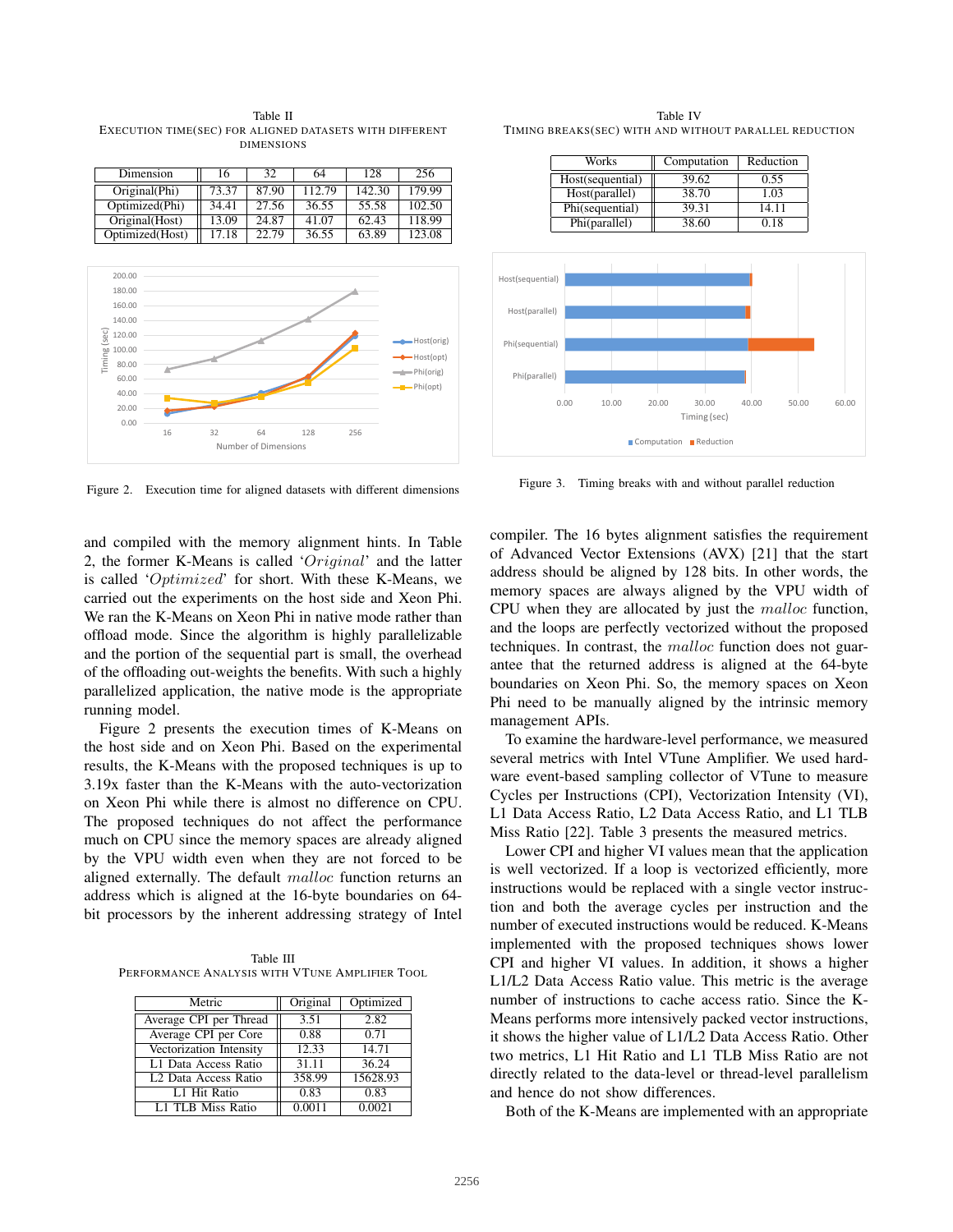Table V EXECUTION TIME(SEC) FOR AN UNALIGNED DATASET





Figure 4. Execution time for an unaligned dataset

data layout but one resolves the data points sequentially while the other resolves with the proposed parallel reduction technique. Figure 3 presents the computation time and reduction time separately. We see that the parallel reduction takes more time than sequential reduction on the host side while the parallel reduction takes significantly less time than the sequential reduction on Xeon Phi. This result shows that even a small amount of sequential work may take up a large portion of the total execution time on Xeon Phi and it can be avoided by the parallel reduction in K-Means.

*2) Evaluation with unaligned datasets:* We synthesized two unaligned datasets. The first one is a 3-dimensional dataset. It has only 3 float-point numbers and will be padded up with 13 zeros. This dataset represents the case where the real data is less than the padding bytes. The second one is a 13-dimensional dataset. It has 13 float-point numbers and will be padded up with 3 zeros. Likewise, this dataset represents the case where the real data is more than the padding bytes. Both of them are composed of 1 million data points and the input  $k$  is 1000.

With the unaligned datasets, we compared three cases, K-Means compiled with the auto-vectorization, K-Means implemented with the appropriate memory alignment, and K-

Table VI SYNTHETIC DATASETS AND THE PROPERTIES FOR MULTI-NODE **EXPERIMENTS** 

| Dataset                  | DataPoint | Dimension |
|--------------------------|-----------|-----------|
| Aligned Dataset          | 4,000,000 |           |
| Unaligned Dataset 1      | 4,000,000 |           |
| Unaligned Dataset 2      | 4,000,000 | 13        |
| High-dimensional Dataset | 4,000,000 | 64        |

Table VII EXECUTION TIME(SEC) FOR ALIGNED DATASETS ON THE DIFFERENT NUMBERS OF NODES

| Nodes     |         |        |        |        | 16    |
|-----------|---------|--------|--------|--------|-------|
| Original  | 1074.98 | 522.45 | 264.73 | 133.56 | 69.83 |
| Optimized | 539.64  | 258.82 | 129.31 | 65.13  | 32.92 |
| Nodes     | 32      | 64     | 128    | 256    | 512   |
| Original  | 37.01   | 21.12  | 13.55  | 9.52   | 8.19  |
| Optimized | 17.23   | 11.64  | 6.59   | 4.73   | 4.87  |



Figure 5. Execution time for aligned datasets on the different numbers of nodes

Means with all the proposed techniques. These are called as 'Original', 'Optimized1' and 'Optimized2' respectively. Figure 4 present their execution times.

First, we see that the memory alignment reduces the execution time only when the number of dimensions is a multiple of the VPU width. With the 3-dimensional and 13-dimensional datasets, the loops suffer from the timing overhead caused by the loop peelings. Second, with the padded vectorization, it runs faster even with the unaligned datasets. This result shows that the benefit of efficient vectorization out-weights the cost of the additional work caused by padding up each data point. Based on the experimental results, our implementation performs up to 1.69x faster than the original K-Means with the unaligned dataset.

## *B. Performance Study on Multi-Node Cluster*

Efficient vectorization is essential not only on singlenode machine but also on multi-node cluster. A parallel application may run on hundreds or even thousands of cores in a multi-node cluster. If vectorization capability of such a large number of cores is fully utilized, the performance would be significantly improved. To examine the impact of the efficient vectorization on a multi-node cluster, we evaluated the proposed techniques with K-Means on Cori, a Cray x40 supercomputer at the National Energy Research Scientific Computing Center. Each computing node on Cori is composed of two sockets and each socket contains a 16-core Intel Haswell processor at 2.3GHz. With hyperthreading, a single node contains 64 logical cores with the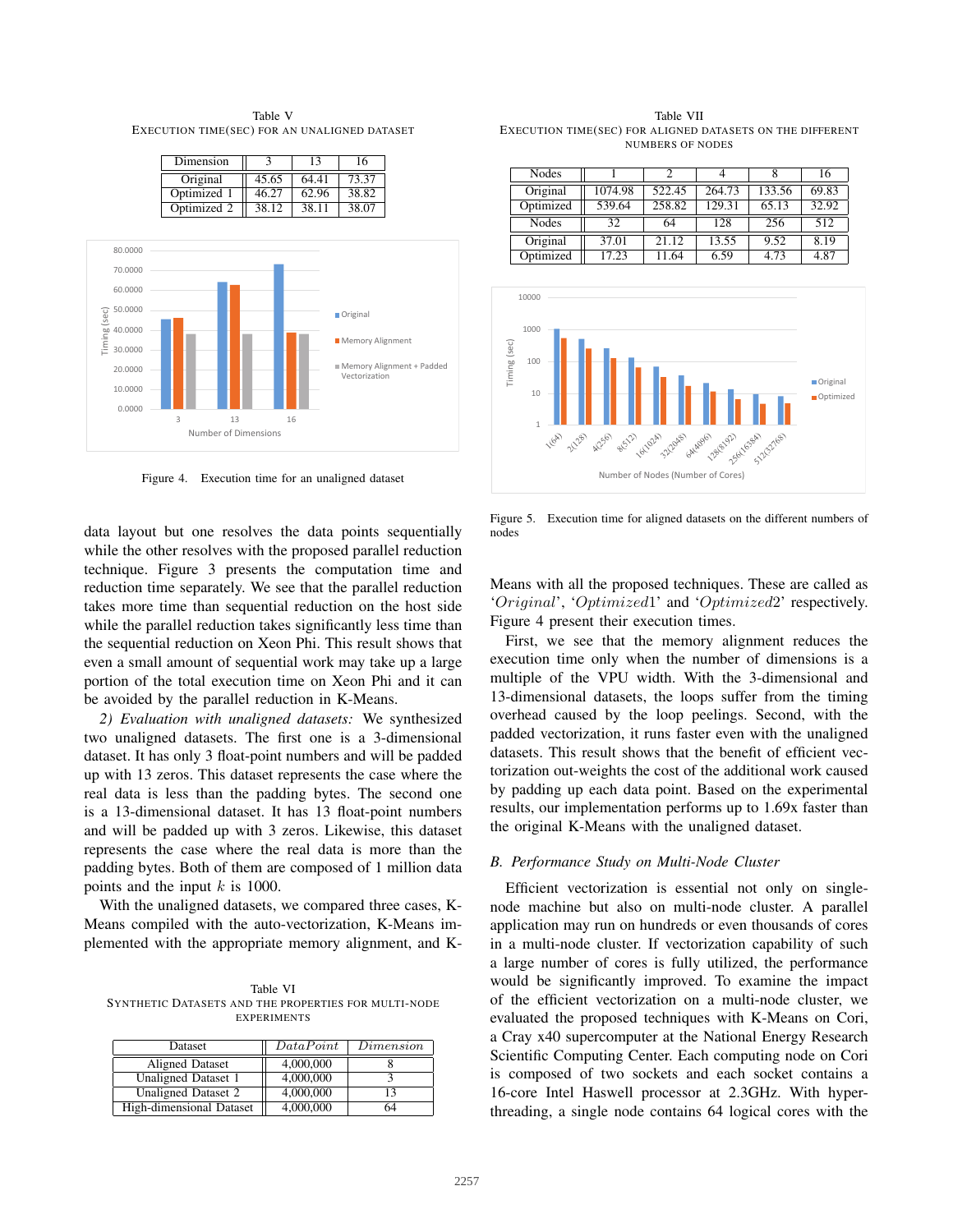Table VIII SPEEDUP WITH 64-DIMENSIONAL DATASET ON CORI

| <b>Nodes</b> |       |       |       |        | 16     |
|--------------|-------|-------|-------|--------|--------|
| Original     |       | 2.06  | 4.06  | 8.05   | 15.39  |
| Optimized    |       | 2.08  | 4.17  | 8.29   | 16.39  |
| Nodes        | 32    | 64    | 128   | 256    | 512    |
| Original     | 29.04 | 50.91 | 79.36 | 112.86 | 131.25 |
| Optimized    | 31.31 | 46.35 | 81.83 | 14.13  | 10 74  |



Figure 6. Speedup with 64-dimensional dataset on Cori

two sockets. Since the processor supports Advanced Vector Extensions 2 (AVX2), each core contains 256 bit-wide VPU. Ideally, 8 single-precision float-point numbers can be loaded into a VPU register and calculated at once by the vector instructions.

We synthesized three types of datasets for the experiments on the multi-node cluster, an aligned dataset, unaligned dataset and high-dimensional aligned dataset. Table 6 presents the properties of the datasets. We generated a 3 dimensional dataset which has five less float-point numbers and 13-dimensional dataset which has five more float-point numbers than the exact aligned size, 8 float-point numbers. The 3-dimensional dataset represents the case where the real data is less than the padding bytes, and the 13-dimensional dataset represents the case where the real data is more than the padding bytes. We also generated a high-dimensional aligned dataset to measure the speedup on the multi-node cluster. Note that the impact of the efficient vectorization is easier to be observed with the high dimensional dataset. We fixed  $k$  to 4,000 so that the ratio of  $k$  to the number of data points is 0.1%.

*1) Evaluation with aligned datasets:* Figure 5 compares the performance between K-Means compiled with autovectorization and the other K-Means implemented with the proposed techniques. Both x-axis and y-axis are in log scale. Table 7 presents the execution times of both versions of the K-Means on the multiple nodes. We varied the number of nodes from 1 to 512. We see that K-Means with the proposed techniques outperforms the one compiled with auto-vectorization at all cases. The proposed techniques



Figure 7. Timing break with 64-dimensional dataset on Cori

are effective on any number of nodes since each thread takes advantage of the vectorization capability of each core. Therefore, efficient vectorization is essential to achieve high performance in multi-node environment.

Figure 6 presents the speedups. Both x-axis and y-axis are in log scale. The smaller speedup of the K-Means with the proposed techniques on 512 nodes (114.13 vs 131.25 with auto-vectorization) is due to the reduced ratio of computing time to the total execution time. Figure 7 shows the computation time and communication time separately. We see that computing time is still dominant on 512 nodes when K-Means is compiled with the default auto-vectorization, whereas reduction time is dominant when implemented with the proposed techniques. It shows that the proposed technique effectively reduced the computation time. Both versions show almost the same speedup up to 256 nodes.

*2) Evaluation with unaligned datasets:* With the unaligned datasets, we measured the execution time of both versions of K-Means. Figure 8 shows the execution times on 32 nodes of Cori. Since each core shows the performances which is shown in Figure 4, the proposed techniques show almost same pattern in the multi-node environment. In Table 9, we see that the memory alignment on 256-bit boundaries reduces the execution time for 8-dimensional dataset, while the execution times for other datasets are not affected much. Also, by padding up the unaligned datasets, the execution times are reduced effectively.

### V. CONCLUSION

For parallel applications to achieve high performance, it is crucial to exploit given hardware resources. In this paper, we showed three techniques for K-Means data clustering algorithm to wisely utilize the affluent resources of Intel Xeon Phi coprocessor.

First, we built a vector-friendly data layout for K-Means with Intel compiler intrinsic functions and showed how effective it is not only on a single node machine but also on a multi node supercomputer. Especially, the memory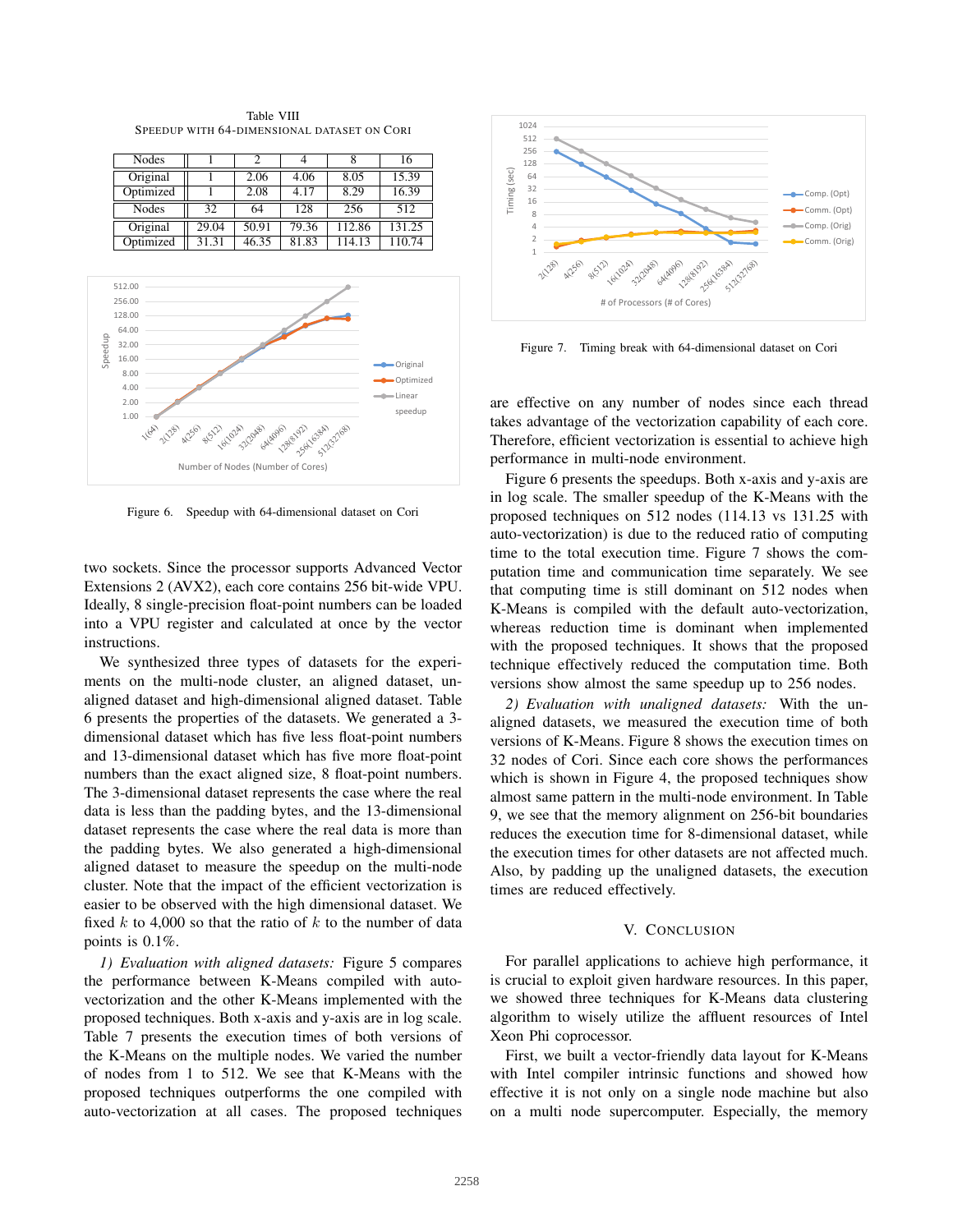Table IX EXECUTION TIME(SEC) WITH ALIGNED AND UNALIGNED DATASET ON **CORI** 





Figure 8. Execution time for aligned and unaligned datasets on Cori

alignment is important since the efficient vectorization plays a key role in achieving high performance on Xeon Phi.

Second, we attached padding bytes to each data point if dimension is not a multiple of VPU width. Even though it adds meaningless work while calculating the distances between each data point and cluster centers, it leads perfect vectorizations and results in better performance. We showed that the benefit from perfect vectorization out-weights the cost of additional calculation caused by the padding bytes.

Finally, we implemented a parallel reduction in K-Means and showed that it is effective on both single node machine and multi-node supercomputer, and especially on Xeon Phi.

To achieve high performance on Xeon Phi, application developers must explore all the software features provided by the Intel compiler and libraries. We studied the performance of K-Means algorithm on Xeon Phi under vaious software settings. The experimental results have shown that the K-Means implemented with the proposed techniques effectively exploited both thread-level and data-level parallelism. In future, we plan to extend this study to an efficient implementation of other machine learning algorithms that are not easy to be parallelized effectively on CPUs.

#### ACKNOWLEDGMENT

This work is supported in part by the following grants: NSF awards CCF-1029166, IIS-1343639, CCF-1409601; DOE awards DE-SC0007456, DE-SC0014330; AFOSR award FA9550-12-1-0458; NIST award 70NANB14H012; and the Intel Parallel Computing Center at Northwestern.

#### **REFERENCES**

[1] G. Chrysos, "Knights corner, Intel's first many integrated core (MIC) architecture product," in *HotChips*, vol. 24, 2012.

- [2] R. Krishnaiyer, "Data alignment to assist vectorization," https://software.intel.com/en-us/articles/data-alignmentto-assist-vectorization.
- [3] A. J. C. Bik, M. Girkar, P. M. Grey, and X. Tian, "Automatic intra-register vectorization for the Intel architecture," *International Journal of Parallel Programming*, vol. 30, pp. 65–98, 2002.
- [4] X. Tian, H. Saito, S. V. Preis, E. N. Garcia, S. S. Kozhukhov, M. Masten, A. G. Cherkasov, and N. Panchenko, "Practical SIMD vectorization techniques for Intel Xeon Phi coprocessors," in *Parallel and Distributed Processing Symposium Workshops and PhD Forum (IPDPSW)*. IEEE, 2013.
- [5] G. Velivela and D. B. Naik, "A novel approach towards parallel k-means," *International Journal of Computer Engineering and Science*, vol. 3, 2013.
- [6] I. S. Dhillon and D. S. Modha, "A data-clustering algorithm on distributed memory multiprocessors," in *Large-Scale Parallel Data Mining, Workshop on Large-Scale Parallel KDD Systems, SIGKDD*, 2000.
- [7] Z. Wang and M. F. O. Boyle, "Mapping parallelism to multicores: a machine learning based approach," in *Proc. of the 14th ACM SIGPLAN symposium on Principles and practice of parallel programming*, 2009.
- [8] Y. Yang, S. Shuaiwen, F. Haohuan, M. Andres, M. D. Maryam, B. K. J., C. Kirk, R. Amanda, and Y. Guangwen, "MIC-SVM: Designing a highly efficient support vector machine for advanced modern multi-core and many-core architectures," in *Proc. of 28th International Parallel and Distributed Processing Symposium*. IEEE, 2014.
- [9] E. Apra, M. Klemm, and K. Kowalski, "Efficient implementation of many-body quantum chemical methods on the Intel Xeon Phi coprocessor," in *Prof. of International Conference for High Performance Computing, Network, Storage and Analysis*, 2014.
- [10] J. Park, B. G., V. K., T. P. T. P, D. P., and D. Kim, "Terascale 1d fft with low-communication algorithm and Intel Xeon Phi coprocessor," in *Prof. of International Conference for High Performance Computing, Network, Storage and Analysis*, 2013.
- [11] A. K. Jain, "Data clustering: 50 years beyond k-means," *Pattern Recognition Letters*, vol. 31, pp. 651–666, 2010.
- [12] J. Jeffers and J. Reinders, *Intel Xeon Phi Coprocessor High Performance Programming*. Morgan Kaufmann, 2013.
- [13] A. E. Eichenberger, P. Wu, and K. O'Brien, "Vectorization for simd architectures with alignment constraints," in *Proc. of the ACM SIGPLAN 2004 conference on Programming language design and implementation*. ACM, 2004.
- [14] F. Franchetti and M. Puschel, "SIMD vectorization of nontwo-power sized ffts," in *Proc. International Conference on Acoustics, Speech and Signal Processing*. IEEE, 2007.
- [15] J. MacQueen, "Some methods for classification and analysis of multivariate observations," in *Proc. of Fifth Berkeley Symposium on Math. Statist. and Prob.*, 1967.